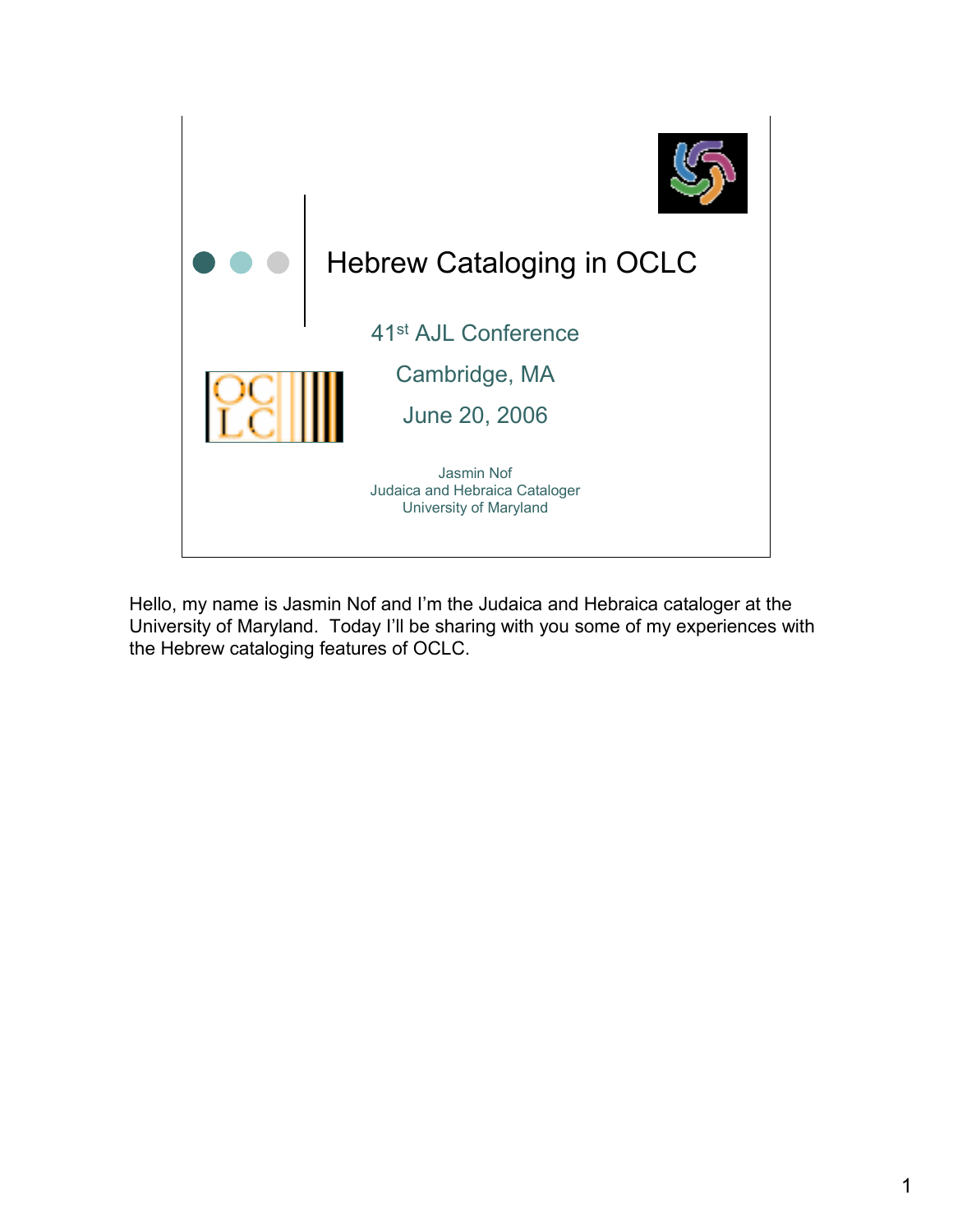

We'll start with a brief history of vernacular cataloging in OCLC; then I'll share with you some of the preliminary considerations that had to be taken into account when deciding whether or not to add vernacular to OCLC records and to Maryland's catalog; next, I'll show you some examples of Hebrew text created by the Macro that translates from the standard romanization to Hebrew characters; I'll also describe the challenges of bi-directional text input and reading. Finally I'll summarize, and yield the floor to our next speaker.

To begin, let us briefly consider OCLC's history of vernacular cataloging. The Chinese/Japanese/Korean languages were the first non-Roman languages for which the vernacular characters could be added to records. This capability was introduced in May 1986. Last year, almost twenty years later, July 2005, the ability to include Hebrew characters was included in OCLC's Connexion Client Version 1.4 release. With the approval of the University of Maryland library administration and Jewish Studies faculty, I began inputting parallel fields to Hebrew and Yiddish bibliographic records. The following are some challenges I've encountered along the way.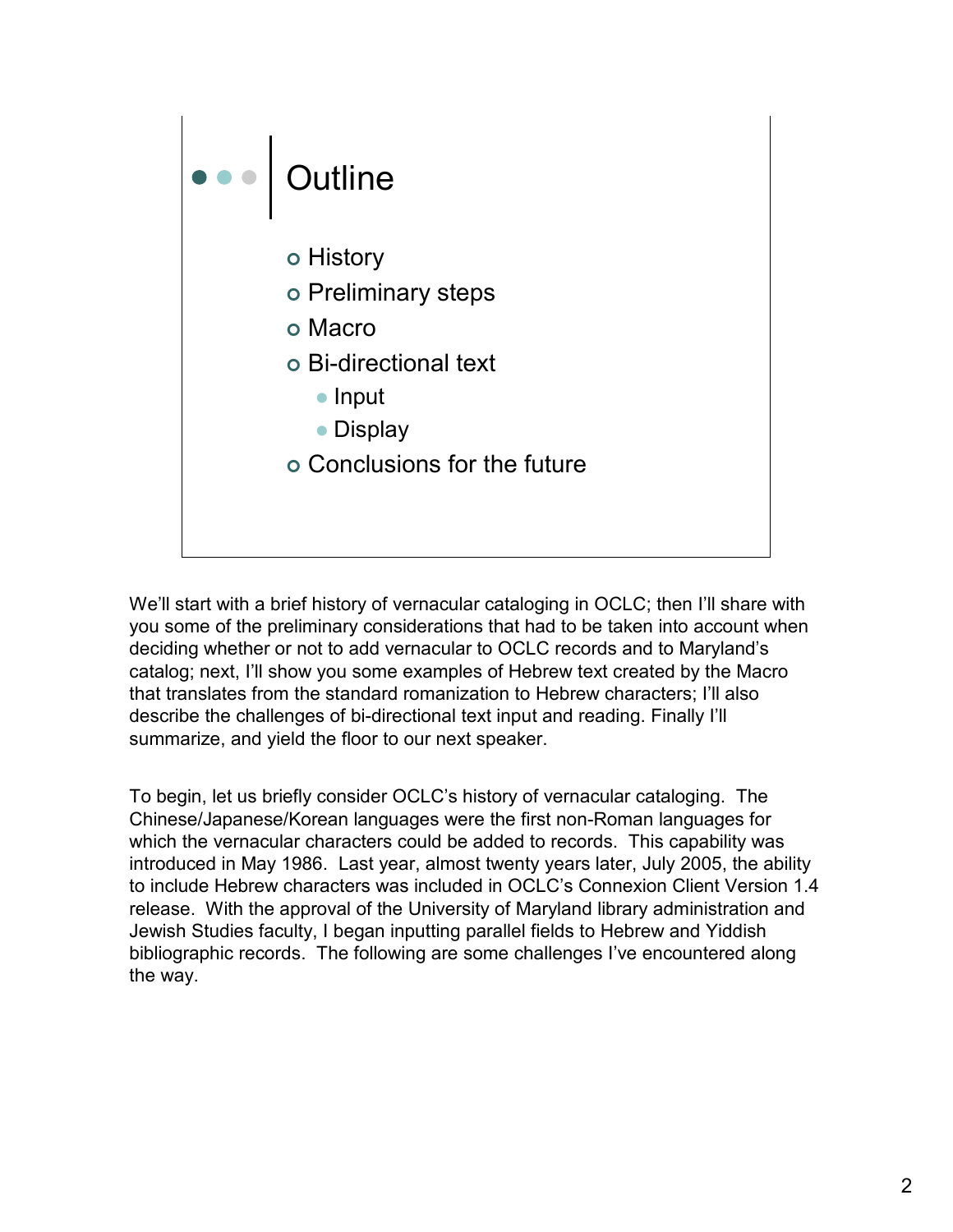| • Preliminary steps:<br>Introduction                                                                                                         |                                                                                 |                |                   |  |  |  |  |
|----------------------------------------------------------------------------------------------------------------------------------------------|---------------------------------------------------------------------------------|----------------|-------------------|--|--|--|--|
|                                                                                                                                              | catalogusmai                                                                    |                | sign in   end ses |  |  |  |  |
|                                                                                                                                              | basic search   advanced search   multi-campus search   recent searches          | basket results | preferences       |  |  |  |  |
| CATALOG                                                                                                                                      | <b>JOURNALS</b><br>COURSE RESERVES<br>choose campus                             |                |                   |  |  |  |  |
| ▶ You are here: Catalog - University of Maryland, College Park<br>library home<br>Alphabetical list of results: Titles<br>prev pa<br>next po |                                                                                 |                |                   |  |  |  |  |
| No. of Recs Entry                                                                                                                            |                                                                                 |                |                   |  |  |  |  |
| $\mathbf{1}$                                                                                                                                 | <b>Aussia land of the tsars</b>                                                 |                |                   |  |  |  |  |
| $\mathbf{1}$                                                                                                                                 | א״א : היה או לא היה                                                             |                |                   |  |  |  |  |
| $\mathbf{1}$                                                                                                                                 | אב. קאהאן ביבליאגראפיע : מיט ביאגראפישע דאטעס / צוזאמענגעשטעלט פון יעפים ישורין |                |                   |  |  |  |  |
| $\mathbf{1}$                                                                                                                                 | אבי ואלוהיי                                                                     |                |                   |  |  |  |  |
| 1                                                                                                                                            | אברהם ב. יהושע                                                                  |                |                   |  |  |  |  |
| $\mathbf{1}$                                                                                                                                 | אגדה למעשה : עיונים בסוגיות משפחה, חברה ועבודת השם                              |                |                   |  |  |  |  |
| $\mathbf{1}$                                                                                                                                 | אגמים                                                                           |                |                   |  |  |  |  |
| 1                                                                                                                                            | אגרות אוה״ח                                                                     |                |                   |  |  |  |  |
| $\mathbf{1}$                                                                                                                                 | אגרת למנהיג יהודי-ציוני ישראלי                                                  |                |                   |  |  |  |  |
| 1                                                                                                                                            | אדום צהוב שחור                                                                  |                |                   |  |  |  |  |
|                                                                                                                                              |                                                                                 | prev pa        | next pg           |  |  |  |  |

First, there is nothing more exciting than seeing Hebrew displayed in the library's OPAC! This is a listing of titles found just by browsing on the letter "alef". Of course, before I could input any Hebrew, the language needed to be added to computer in the Control Panel's "Regional and Languages" options. Then, lacking a Hebrew/English keyboard, I found an image of the Hebrew keyboard map online and printed it out for reference. Soon I was able to touch type in Hebrew. The amount of time needed to input the characters was one of the early factors considered when deciding whether or not I should add Hebrew text to records. On average, it takes me about 3 minutes to add parallel information for the 100, 245 and 260 fields.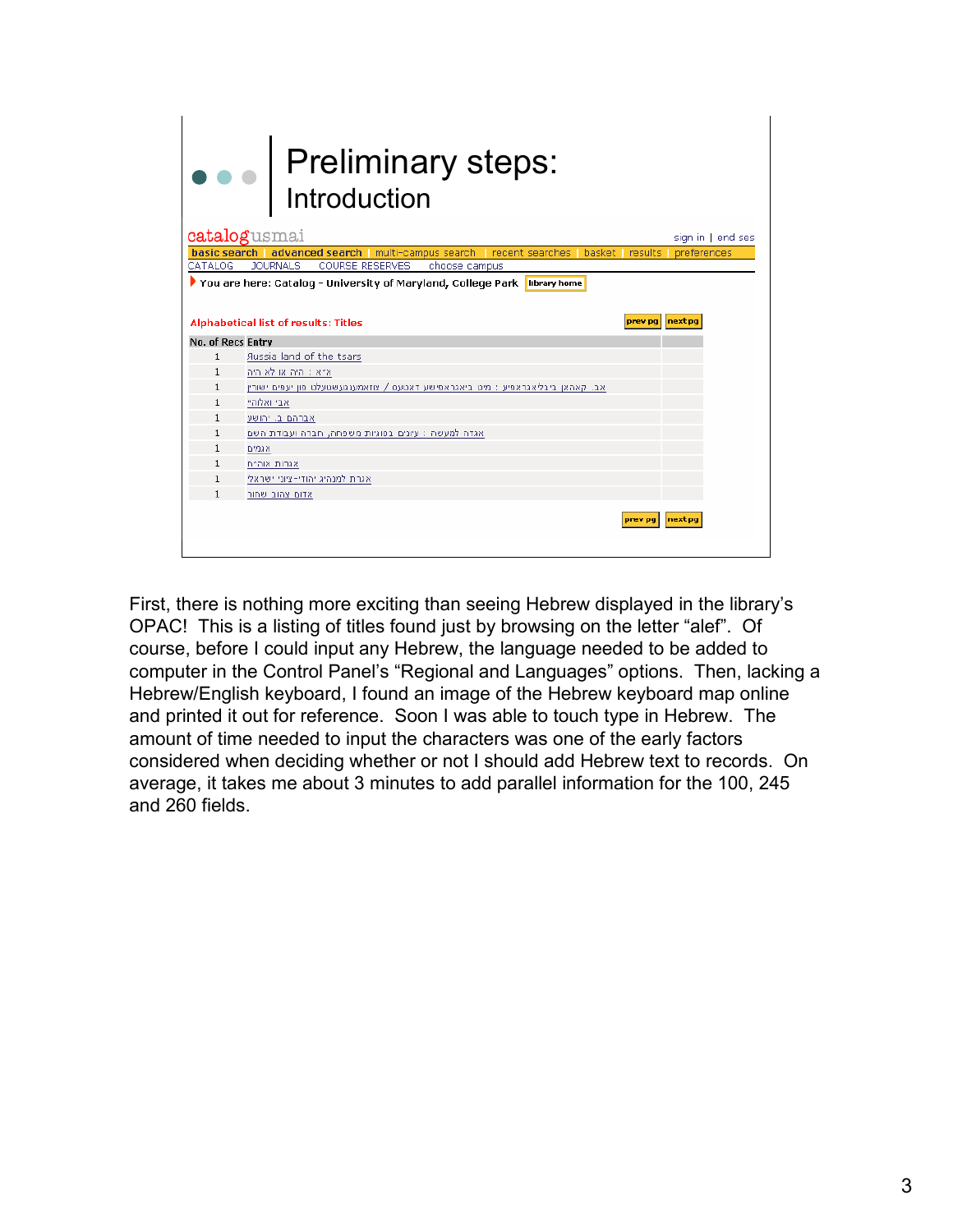

Once the green light was given to add the parallel, vernacular fields, we needed to consider how that information would appear in the MARC display of the OPAC.

For example, in its MARC display, the Library of Congress has vernacular information at the bottom of records.

For those unfamiliar with some of the coding, the 880 field is the field used for parallel information, indicating the matching tag in the subfield 6. So for example, this 880 field – ברעם ים חי -- matches the 100 field -- Baram, Haim. The ( , 2 is notation for Hebrew characters; each character set has its own code, designated in the 066 field.

This inset shows us the default public display for the same title. Here we see that parallel information is displayed together, with the Hebrew right-justified.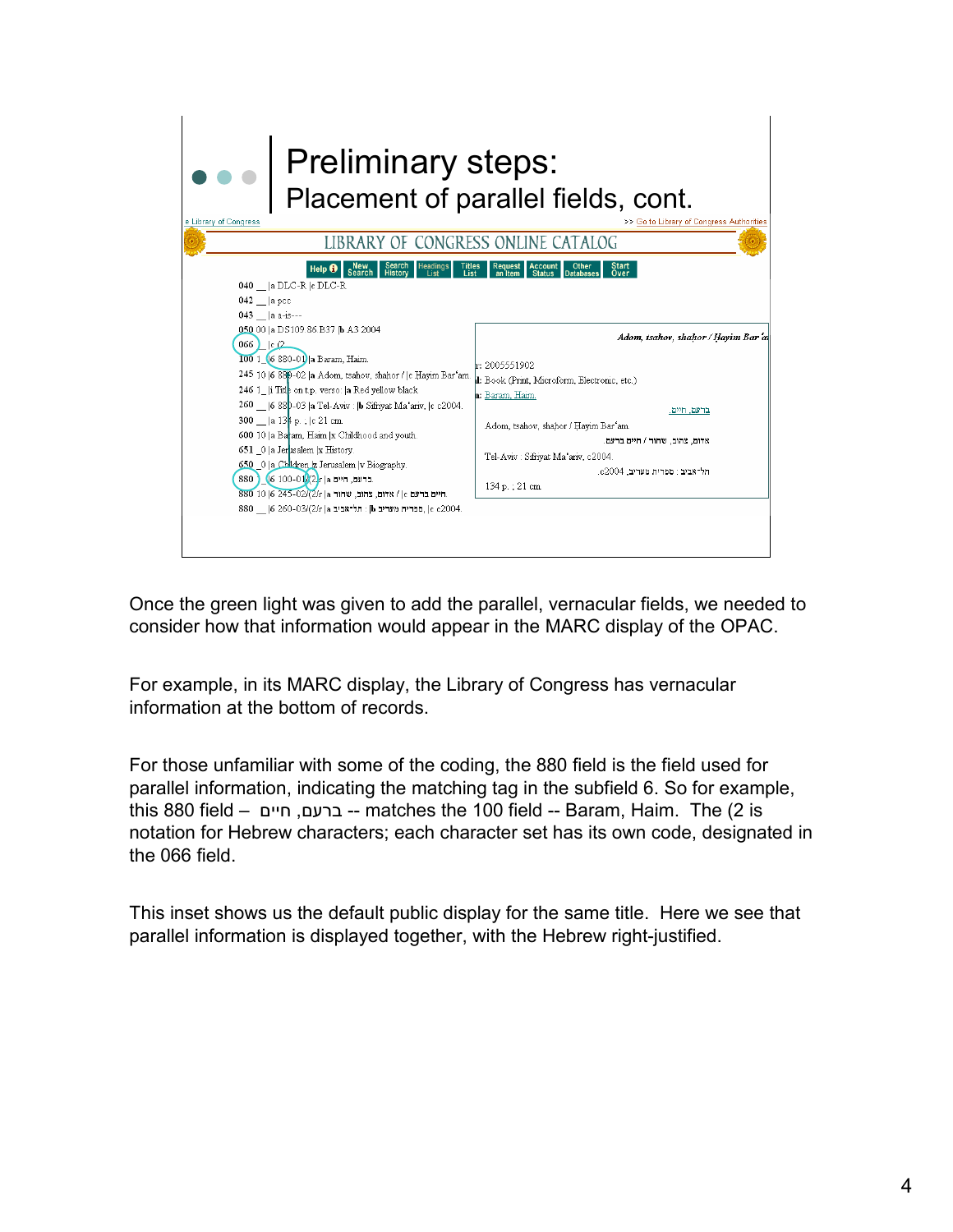|                                                 | Preliminary steps: Placement<br>of parallel fields, cont.                                                                                                           |        |                                             |
|-------------------------------------------------|---------------------------------------------------------------------------------------------------------------------------------------------------------------------|--------|---------------------------------------------|
|                                                 | catalogusmai                                                                                                                                                        |        | sign in 1 enc                               |
| CATALOG                                         | basic search   advanced search   multi-campus search   recent searches   basket   results   preferenc<br><b>COURSE RESERVES</b><br><b>JOURNALS</b><br>choose campus |        |                                             |
| <b>Full View of Record</b><br>Record 1 out of 1 | add to my saved items   add to basket   save/e-mail<br>Choose display: standard   named MARC tags   MARC tags<br><b>G</b> find it                                   |        |                                             |
| <b>EMT</b>                                      | <b>BK</b>                                                                                                                                                           |        |                                             |
| 042                                             | la poc                                                                                                                                                              |        |                                             |
| 043                                             | la a-is---                                                                                                                                                          | author | Baram, Haim.                                |
| $\mathbf{0}4\mathbf{9}$                         | la UMCP                                                                                                                                                             |        | ■ברעם, חיים.                                |
| 0504                                            | a PJ5055.15.A731  b A36 2004                                                                                                                                        |        | title Adom tsahov shahor / Hayim Bar'am.    |
| 066                                             | c(2)                                                                                                                                                                |        | אדום צהוב שחור / חיים ברעם.                 |
| 1001                                            | 6 880-01  a Baram, Haim.                                                                                                                                            |        | blished Tel Aviv : Sifriyat Ma'ariv, c2004. |
| 1004                                            | r la/2)/100-01 61 ברעם. חיים.                                                                                                                                       |        | תל אביב: ספרית מעריב, c2004.                |
| 24510                                           | 6 880-02  a Adom tsahov shahor /  c Hayim Bar'am.                                                                                                                   |        |                                             |
| 24510                                           | r  a/2)/245-02 6  אדום צהוב שחור / c   חיים ברעם.                                                                                                                   |        | cription 134 p. ; 21 cm.                    |
| 7461                                            | i Title on t.p. verso:  a Red yellow black                                                                                                                          |        | es note (Siporet)                           |
| 260                                             | 6 880-03  a Tel Aviv :  b Sifriyat Ma'ariv,  c c2004.                                                                                                               |        | ( סיפורת)                                   |
| 260                                             | r  a/2)/260-03 6. מל אביב: b  ספרית מעריב, c c2004 .                                                                                                                |        |                                             |
| 300                                             | a 134 p. ;  c 21 cm.                                                                                                                                                |        |                                             |
| 4900                                            | 6 880-04  a Siporet                                                                                                                                                 |        |                                             |
| 4900                                            | o r  a/2)/490-04 6                                                                                                                                                  |        |                                             |
| 60010                                           | Ia Baram, Haim Ix Childhood and vouth Iv Fiction.                                                                                                                   |        |                                             |

Maryland's catalog is Ex Libris' Aleph 500, currently version 16.02. In our MARC display, Hebrew fields appear directly after the matching roman field, with duplicate tagging. Whereas in LC's catalog we saw just one 100, 245, etc., with the vernacular in 880's, Maryland has 2 100's, 245's etc., with the vernacular appearing in the 2nd one. This coding is NOT standard for a library catalog, though it is the structure used by OCLC.

This inset shows us the default public display for the same title. Again, the parallel information is displayed together, but the Hebrew is left-justified. Personally, I find this more difficult to read than LC's right justification. I'm not sure if it's an Aleph system setting, or if it's something Maryland can independently control.

The coding structure may seem somewhat irrelevant, especially since the OPAC display is so similar, but it has since caused some unexpected challenges. Maryland has been working with an external vendor for the purpose of creating and maintaining an authority file. Because our non-roman fields are not coded as 880's, as the vendor expected, the initial batch of Hebrew records sent for processing came back with unsatisfactory results such as indicator switches and other character errors. For now, records with non-roman characters have been excluded from the authority control cleanup while we explore ways to solve the problem in our local system. Moral of the story: if your catalog has Hebrew and your library is considering an external vendor for database work, be sure your record structure is standard.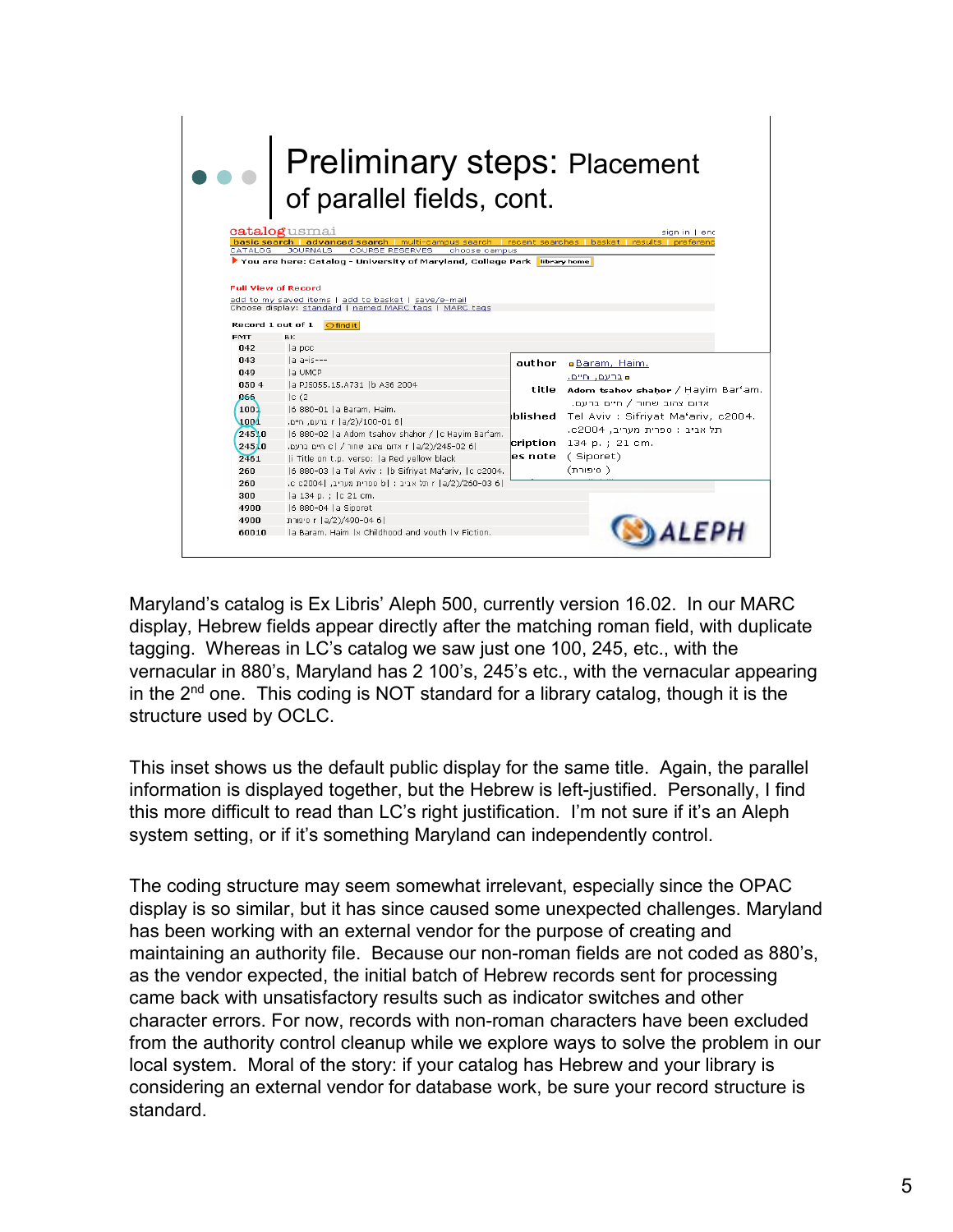# OCLC Record with Macro Conversion

| 042              |                |                | pcc                                                                                                |
|------------------|----------------|----------------|----------------------------------------------------------------------------------------------------|
| 043              |                |                | a-is—                                                                                              |
| 050              |                | $\overline{4}$ | JQ1830.A95 #b W45 2005                                                                             |
| 090              |                |                | $+b$                                                                                               |
| 049              |                |                | <b>UMCP</b>                                                                                        |
| $-100$           | $\mathbf{1}$   |                | וייס, שבח                                                                                          |
| L100             |                |                | Weiss, Shevah.                                                                                     |
| $-245$           | 11.            | $\mathbb{I}^0$ | .שבח וס, דוד ישכול te / שלטון הבחרות, ההעש`ור ההחרון tb : בחרתכ המעסתכ                             |
| L <sub>245</sub> | $\overline{1}$ | $\theta$       | Behartikha u-me'astikha : #b shilton u-vehirot, he-'aśor ha-aḥaron / #c Shevaḥ Vais, David Eshkol. |
| $-260$           |                |                | , #c [2005] לוגוס tb : תל אביב                                                                     |
| -260             |                |                | Tel Aviv : #b Logos, #c [2005]                                                                     |
| 300              |                |                | 277 p. : #b ill. ; #c 21 cm.                                                                       |
| 500              |                |                | Title page partially vocalized.                                                                    |
| 650              |                | 0              | Elections #z Israel.                                                                               |
| 651              |                | 0              | Israel #x Politics and government.                                                                 |
| -700             | $\overline{1}$ |                | אשכול, דוד.                                                                                        |
| -700             |                |                | Eshkol, David,                                                                                     |

Before going to the trouble of learning the Hebrew keyboard layout, I was encouraged by my supervisors to explore the functionality of the much touted language macro. There are transliteration macros for both Hebrew and Yiddish that, when invoked, produce the vernacular field parallel to a romanized one, or vice versa, will produce the romanization from the vernacular. Since the issue was more with the time needed to input vernacular, I was most interested in testing the romanto-Hebrew conversion macro.

Unfortunately, thus far, I've found the Macro to be lacking. I chose this record as an example, "בחרתיך ומעסתיך: שלטון ובחירות, העשור האחרון".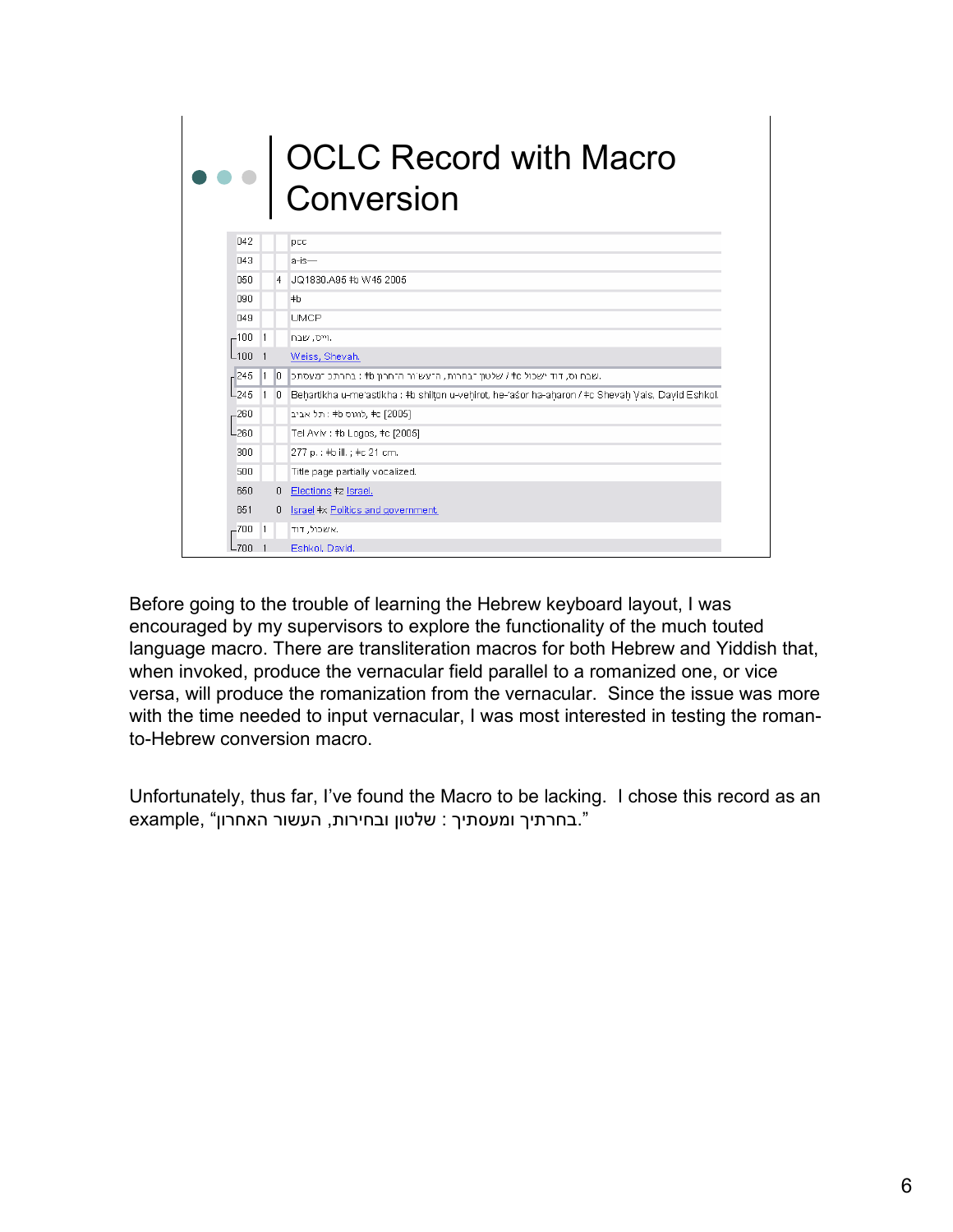### OCLC Record with Macro Conversion, cont.

שבת (סדות שכול at / שלטון לבו (אות, הלעש ור הלארון tb : בחולת למעסת

Behartikha u-me'astikha : #b shilton u-vehirot, he-'asor ha-abaron / #c Shevah Vais, David Eshkol.

Looking at the title more closely, we can see several anomalies. Because I didn't want the slide to get too crowded, I only illustrate one example of each error type: The נחרתיך of בחרתיך is given as a כך סופית is missing, and the system doesn't know what to do with the hyphen used in romanization to indicate the presence a "little word"; מעסתיך, also illustrates a case of סתיב חסר, where transcription requires a י ;ן אחרו is missing its א. These are more of the same; but in יס י ו, the double- י goes undetected. And for some bizarre reason, the א of ול אשכ is given as a  $\cdot$ . These are all matters that affect access.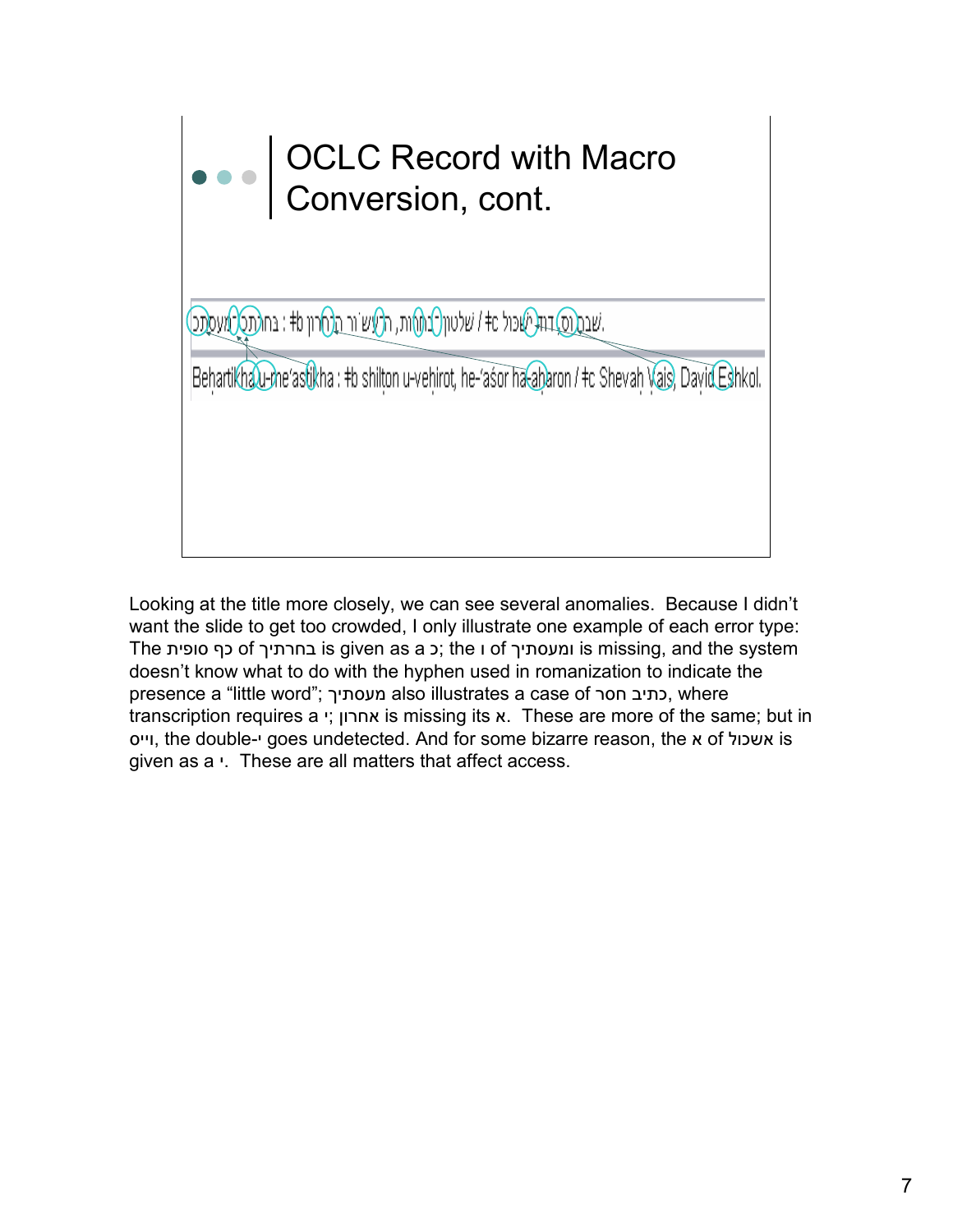

Even if you chose to make all the corrections manually and only keep the דגש points generated with the macro, in this case, those for the ב, ש's, and the כ, what happens upon export to Aleph is that the marks are shifted: the דגש of the bet to the ח ;the ש's to the ל, ב, and כ, respectively, and that of the כ to the ו – rendering it a וק ור ש. In other words, you get a distorted OPAC display.

So, for now, we are left to input the vernacular manually, with no bells and whistles. But at least in so doing we get a clean – and accurate – display.

Another issue I had when inputting Hebrew characters arose when I tried to be efficient and copy the letters from the RLIN record for the book I was cataloging. I'm not sure if it's because I can only access the RLIN catalog via a browser and not the client, but OCLC doesn't understand the Unicode values of the characters pasted in, so the record fails validation. Granted, with the merging of the two utilities, this will soon be a moot point.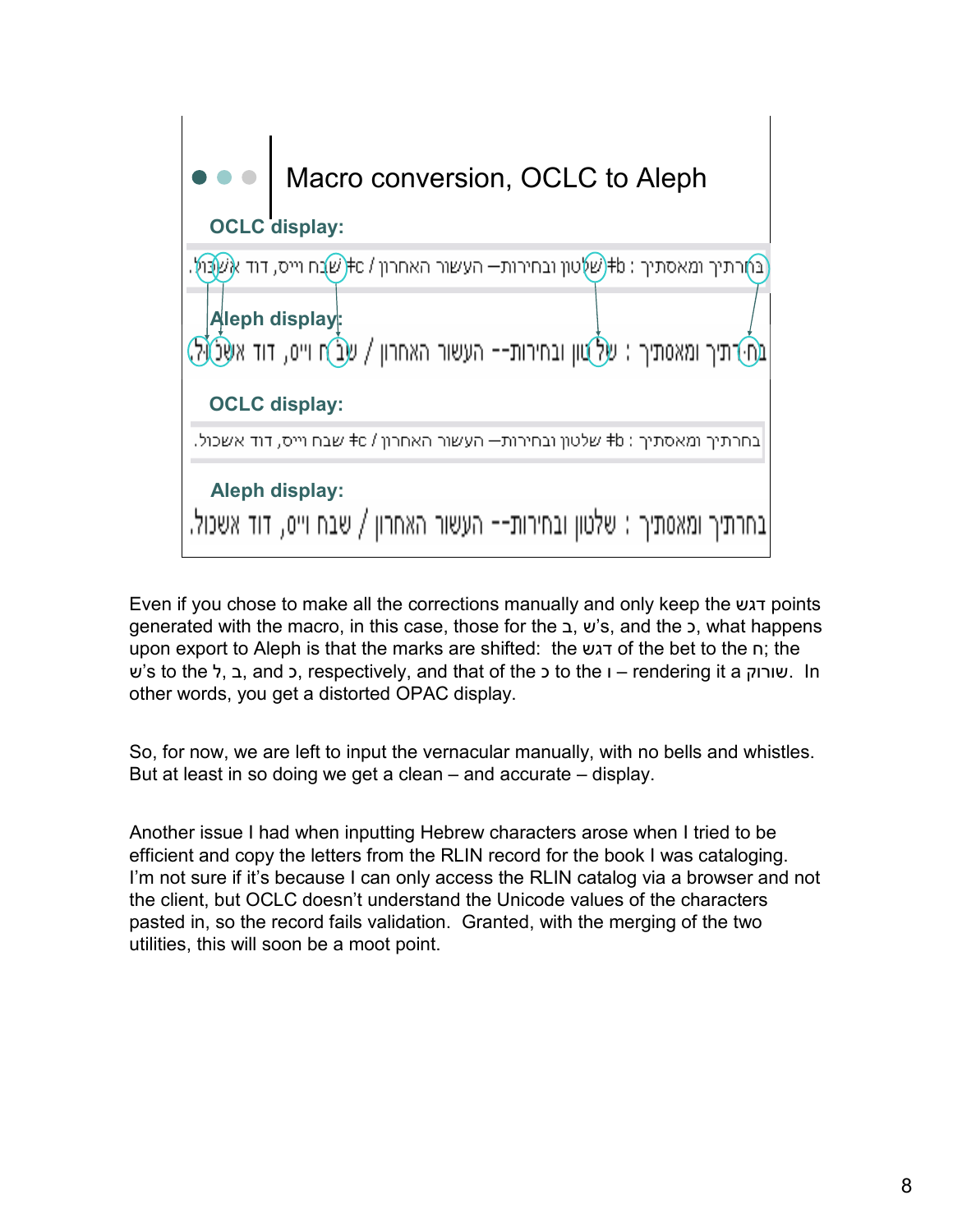

Our next topic is the input and display of bi-directional text. Reading order can be complex in mixed fields, such as those with both Hebrew letters – read Right-to-Left – and numerals – read Left-to-Right. For this title, "שבע-עשרה שיחות עם אסא כשר". the number 17 is spelled out and we have an added title with the numerals, which we can see have been moved to the end of the vernacular 246 field. We'd like for the number to be transposed, so it comes at the beginning of the vernacular title, just as it does for the romanized title. Using the right mouse button, we can select the optional "Right-to-Left Reading Order" feature.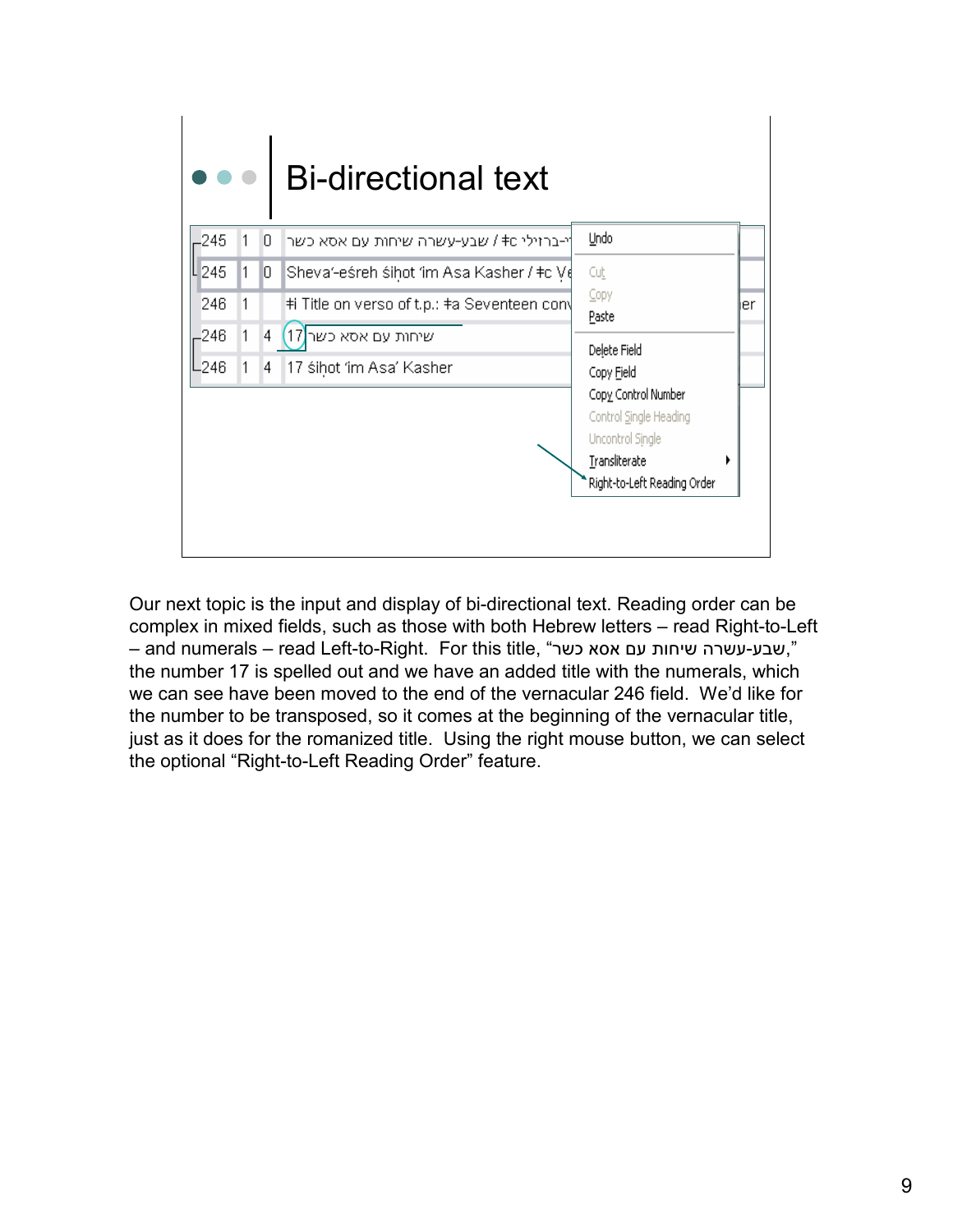|        |                | Bi-directional text, cont.                                            |                                                         |                     |
|--------|----------------|-----------------------------------------------------------------------|---------------------------------------------------------|---------------------|
| 245    | 10.            | ורד לוי-ברזילי ס≢ / שבע-עשרה שיחות עם אסא כשר.                        |                                                         |                     |
| L245   | $\overline{0}$ | Sheva'-eśreh śihot 'im Asa Kasher / ‡c Vered Levi-Barzilai.           |                                                         |                     |
| 246    |                | #i Title on verso of t.p.: #a Seventeen conversations with Asa Kasher |                                                         |                     |
| -246   | $\overline{4}$ |                                                                       | Uncontrol Single<br>Transliterate<br>٠                  | 17 שיחות עם אסא כשר |
| $-246$ | $\overline{4}$ | 17 śihot 'im Asa' Kasher                                              | Richt-to-Left Reading Order<br>Insert from Cited Record |                     |
|        |                | Aleph display:                                                        | Link Fields<br>Unlink Fields<br>MARC Field Help         |                     |
|        |                | 17 sihot 'im Asa' Kasher<br><b>17</b> שיחות עם אסא כשר                |                                                         |                     |
|        |                |                                                                       |                                                         |                     |

Having done so, the field is flipped and our numeral does appear at its beginning; we can verify that we're using the Right-to-Left reading order feature by right clicking again. And though the default OCLC view is the one we saw above, with the numerals and words reversed, the OPAC displays the title correctly.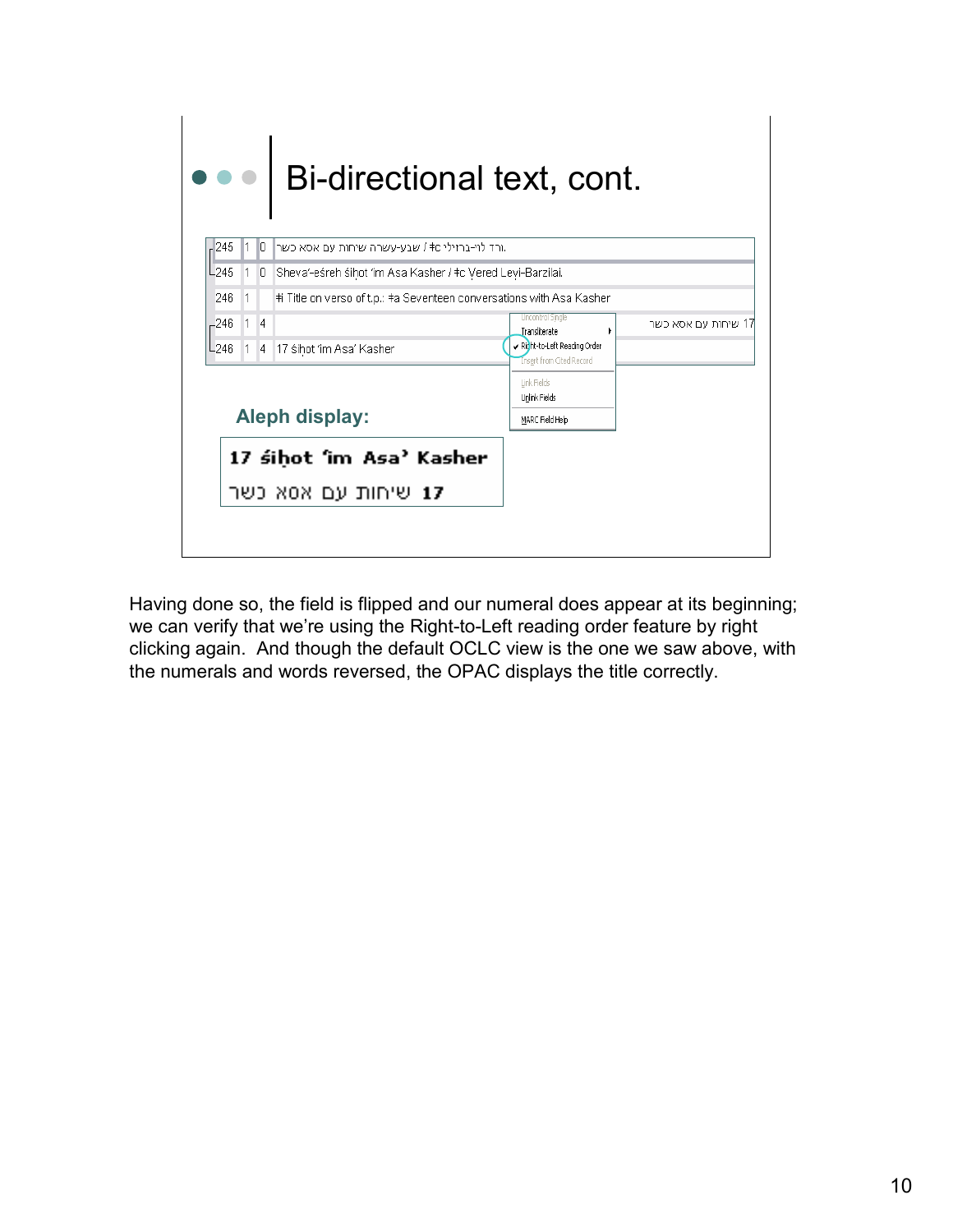

Here's another example, this time with a Roman/non-Roman character mix. Whenever I'm faced with a case such as this, I prefer to input the characters in the Right-to-Left reading order, just for the sake of clarity. Again, though, the default view will shift the Roman character to the beginning of the non-Roman word string. Even more confusing, when I return to the Right-to-Left reading order, the ISBD punctuation is interfiled with the Roman letter that belongs to the non-Roman title proper. Thankfully, the OPAC displays the characters in proper order.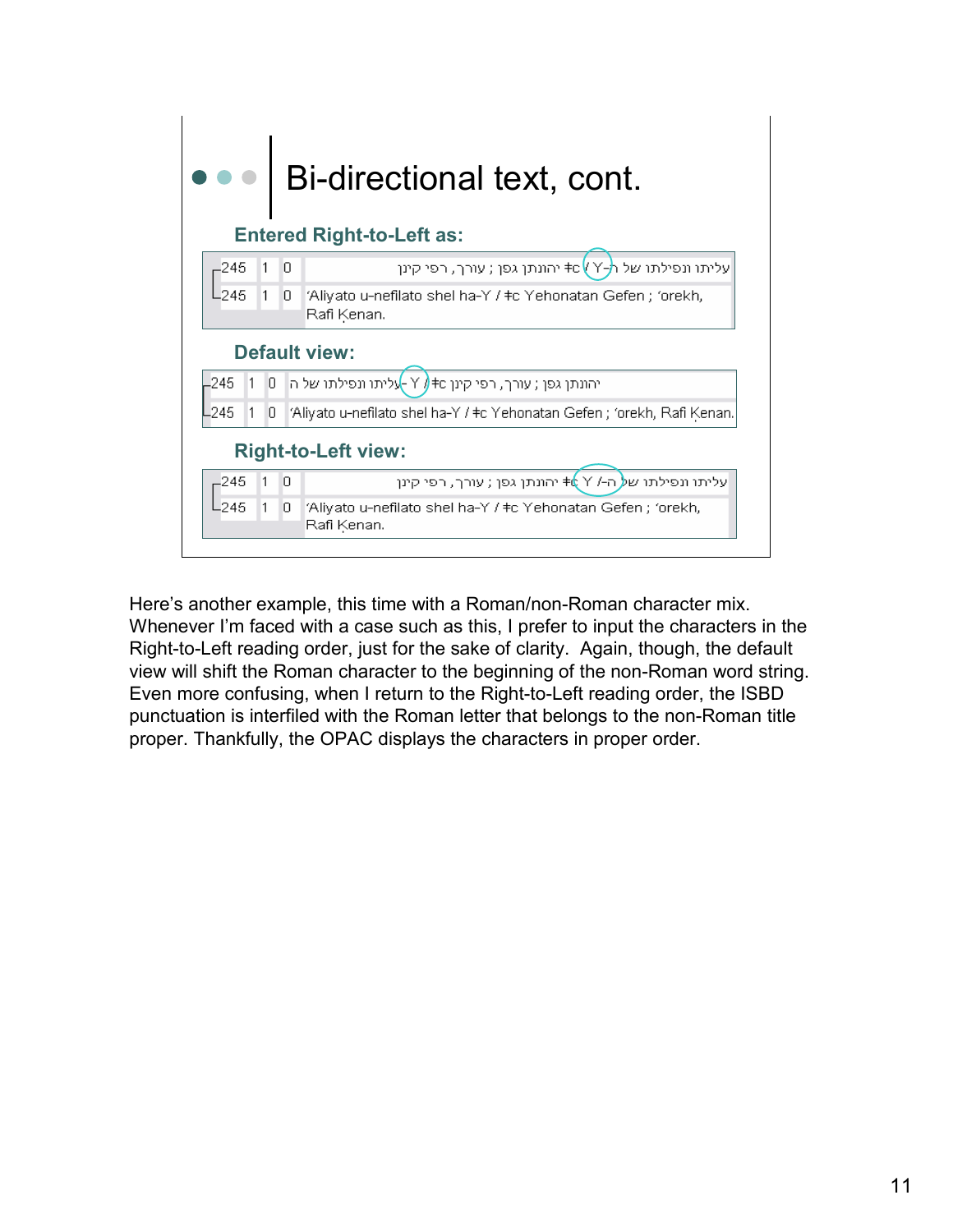# Bi-directional text in OPACcatalogusmai sign in | end session | my account | help basic search | advanced search | multi-campus search | recent searches | basket | results | preferences CATALOG JOURNALS COURSE RESERVES choose campus  $\blacktriangleright$  You are here: Catalog - University of Maryland, College Park  $\boxed{\,$  library home  $\,$ 'Aliyato u-nefilato shel ha-Y / Yehonatan Gefen ; 'orekh, Rafi Kenan. עליתו ונפילתו של ה-Y / יהונתן גפן ; עורך, רפי קינן.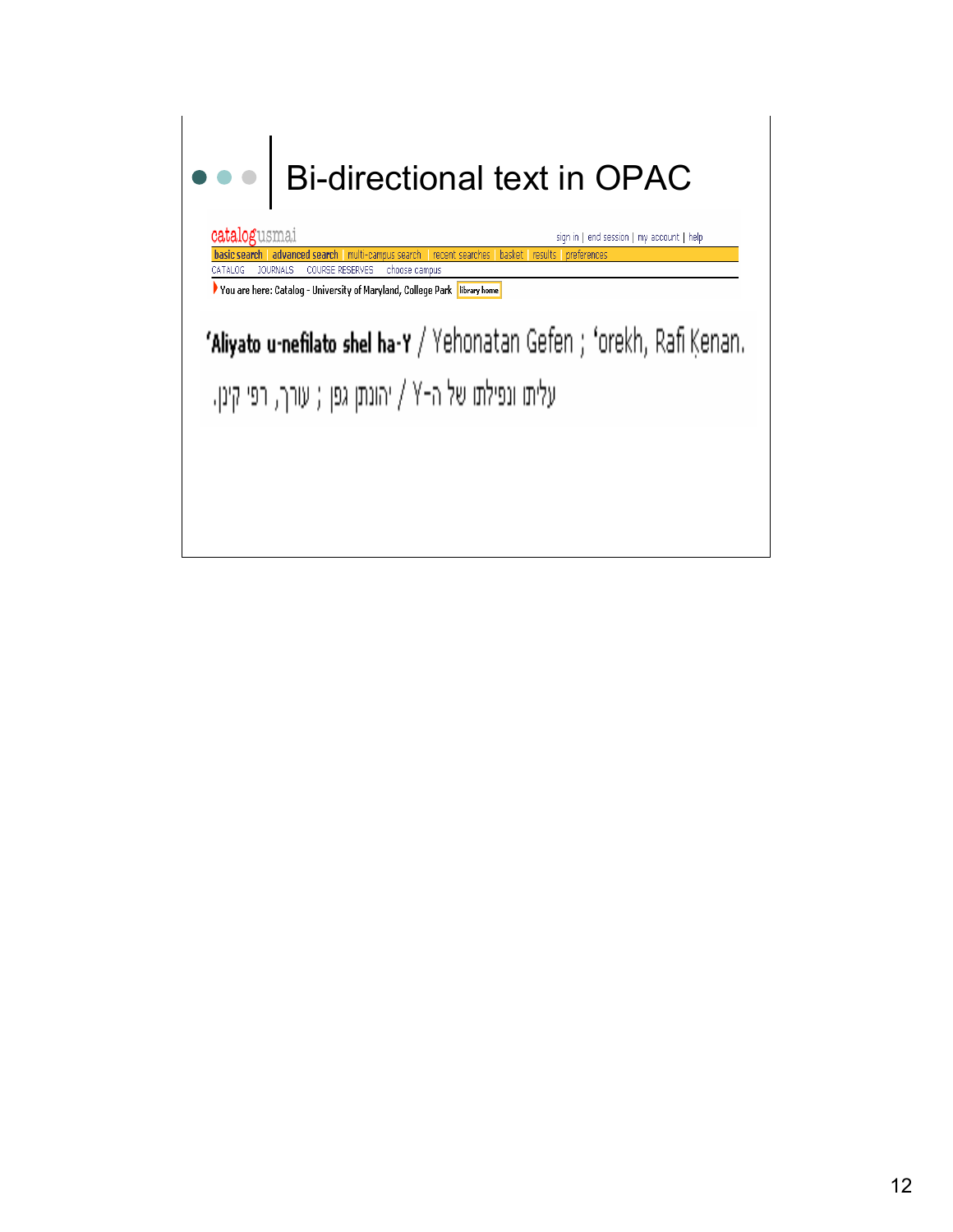

Punctuation is also transposed to the opposite end of the Hebrew subfield; here we see square brackets that, though input correctly, are reversed and closed at the beginning of the Hebrew field; and here a period is moved. Again, in both these cases, the OPAC display is correct.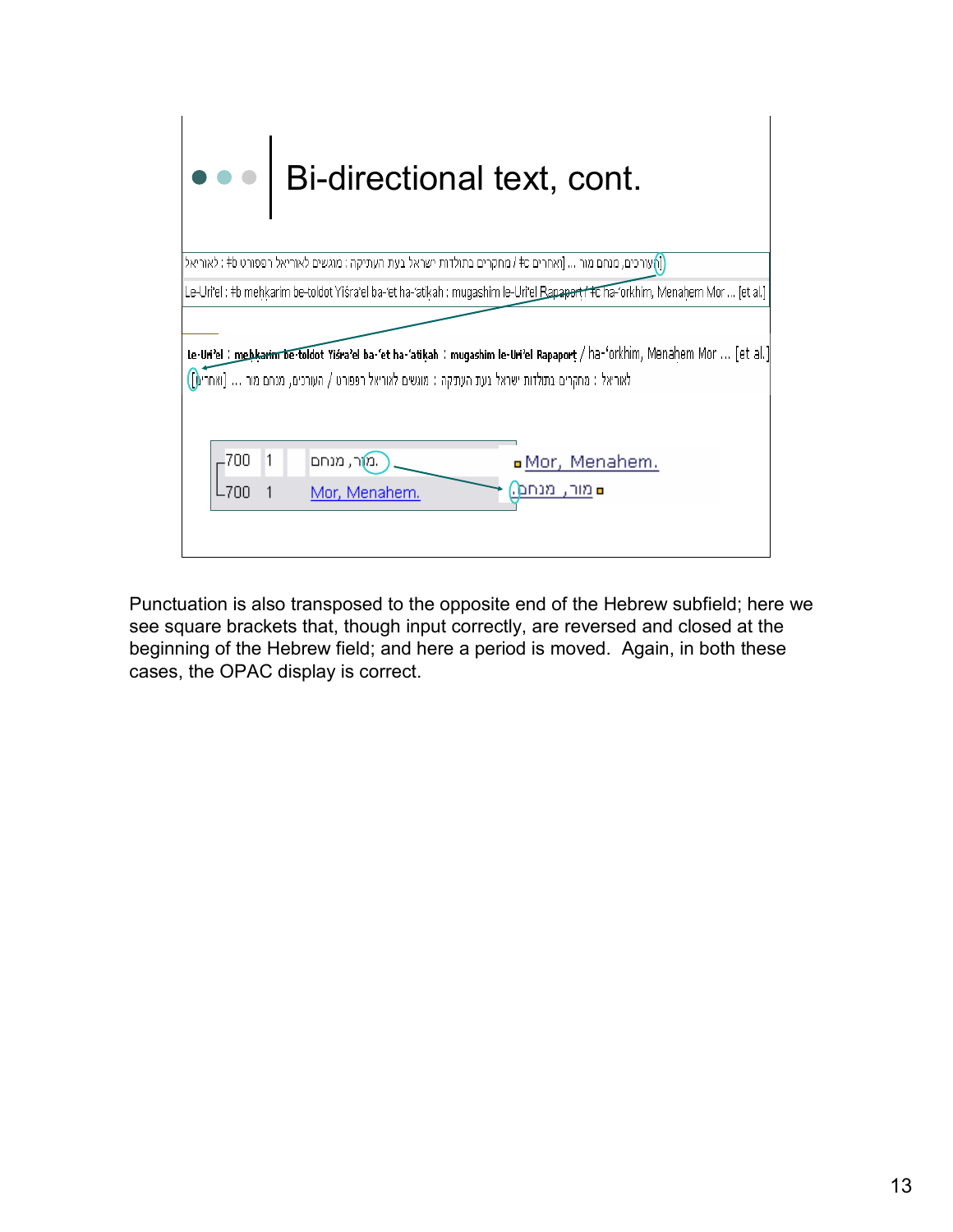# Bi-directional text, cont.

### Default view:

- הופק עבור ערוץ 8, נגה תקשורת ;חי כהן, צילום, הקלטה, עריכה, הפקה, ובימוי ; הקרן החדשה לקולנוע בh [videorecording] # מודל מוקנדה mhbu < Mukanda Model / Produced for Channel 8, Noga Communication photographed, recorded, edited, produced, and directed by Hai Cohen; New Israel Foundation for Cinema and Television.

### Right-to-Left view:

|מודל מוקנדה ht [videorecording] / +c הופק עבור ערוץ 8, נגה תקשורת ;חי כהן, צילום, הקלטה, עריכה, הפקה, ובימוי ; הקרן החדשה לקולנוע Mukanda Model / Produced for Channel 8, Noga Communication photographed, recorded, edited, produced, and directed = הולויזיה Joy Hai Cohen; New Israel Foundation for Cinema and Television

### Romanization:

Model Mukandah ‡h [videorecording] / ‡c hufak 'avur 'Aruts 8, Nogah Tikshoret ; Hai Kohen, tsilum, ha-klatah 'arikhah, hafakah, uvimui ; ha-Keren ha-hadashah le-kolno'a ve-televizyah = Mukanda Model / Produced for Channel 8, Noga Communication; photographed, recorded, edited, produced, and directed by Hai Cohen; New Israel Foundation for Cinema and Television.

Long titles are particularly challenging to read in OCLC. Where the text spans more than one line, the cataloger needs to train his eyes to follow the language; someone reading from right to left would need to figure out that, after הקרן החדשה לקולנוע, he needs to read the next line from after the = sign, ה י יז ו טל ו.

In the right-to-left display, reading the Hebrew is straight-forward, but reading the English requires visual gymnastics: edited, produced, and directed ---, by Hai Cohen. And you'll note the period that is placed at the end what would be a Hebrew line.

So while having the parallel field with the vernacular is nice, in cases of long text it's probably easiest on the eyes to work with the transliterated field, which reads in only one direction.